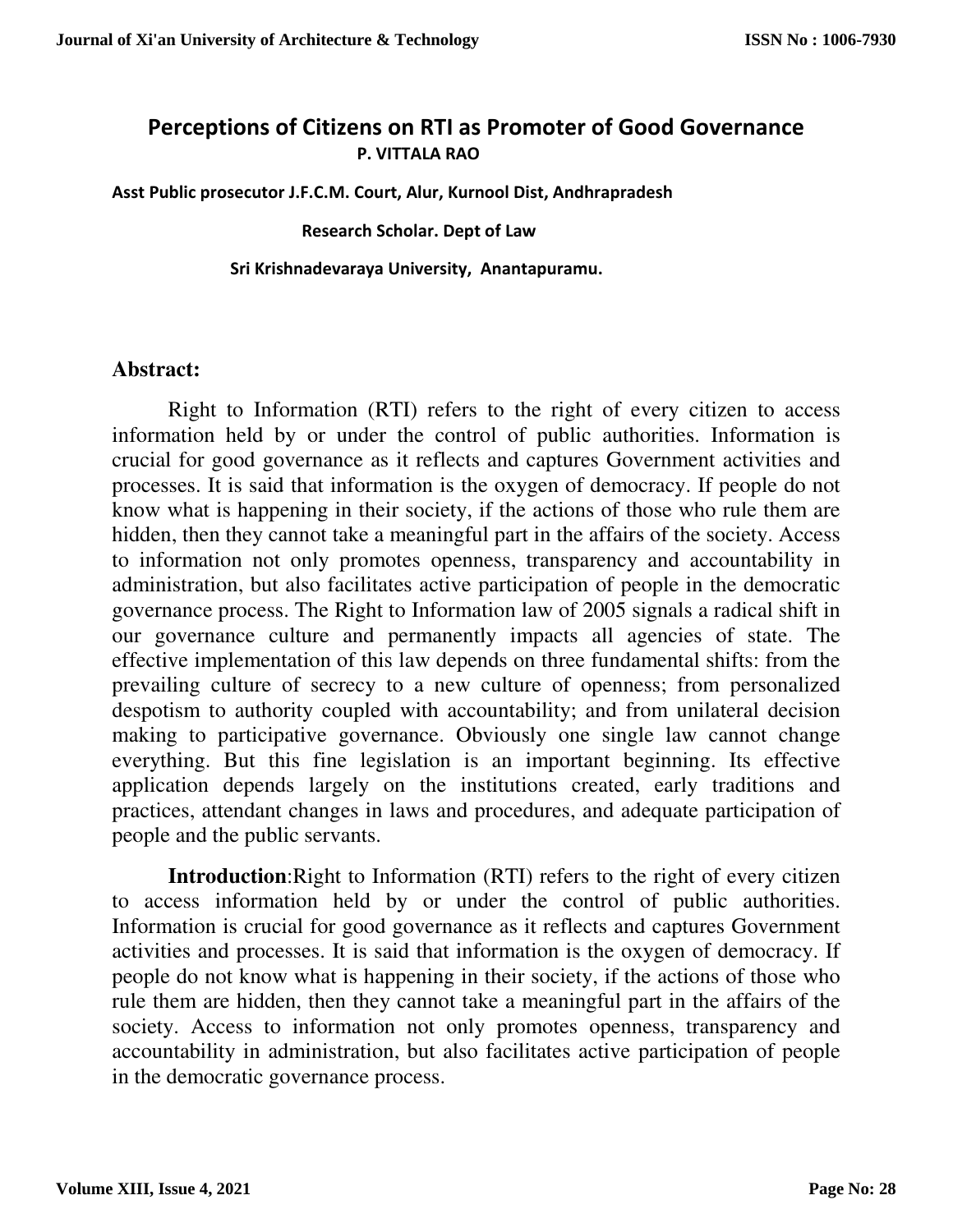Right to information can be used as an effective tool to usher in a regime of good governance. The major characteristics of good governance include: strategic vision and consensus orientation, participation, rule of law, transparency, responsiveness, equity and inclusiveness, effectiveness, efficiency and accountability. Transparency means that decisions are taken openly and enforced in a manner that follows rules and regulations. It requires that information is freely available and directly accessible to those who will be affected by such decisions and their enforcement. It also means that enough information is provided to all the stakeholders in easily understandable forms and media.

The right to information act is a path making legislation which brings to light the secrecy of administration. It is an effective means to promote democratic ideology. The act is powerful instrument to fight against corruption. By realizing this significance the Second Administrative Reform Commission had prepared a detailed blueprint for revamping the public administrative system. The second Administrative Reform Commission, government of India has published its first report in―Right to Information: Master key to good governance. Through this report the commission directly mentioned that access to information can empower the poor and weaker sections of society to demand and government information about public policies and actions, thereby led to welfare of all.

Good governance and right to information are complimentary to each other. An action whatever form of government it pursues must fulfill the aspirations of common man. Good governance is the only avenue, which can provide guaranty the life of individuals. Good governance is characterized by-political accountability, availability of freedom, bureaucratic accountability, availability of information, effectiveness, efficiency, law abiding citizen and cooperation between government and society. As such the Right to information is a natural corollary of good governance. The enactment of RTI act 2005 introduces an open and transparent government and gives every citizen right to seek and receive information to make administration more responsible and transparent which means good governance. So, World Bank once rightly remarked,―Right to information is an integral part of good governance. Review of literature:

Monika Malik and RichaDawar (2014)**<sup>1</sup>** in their paper highlight the role of RTI Act in achieving the objective of "good governance" of Indian government.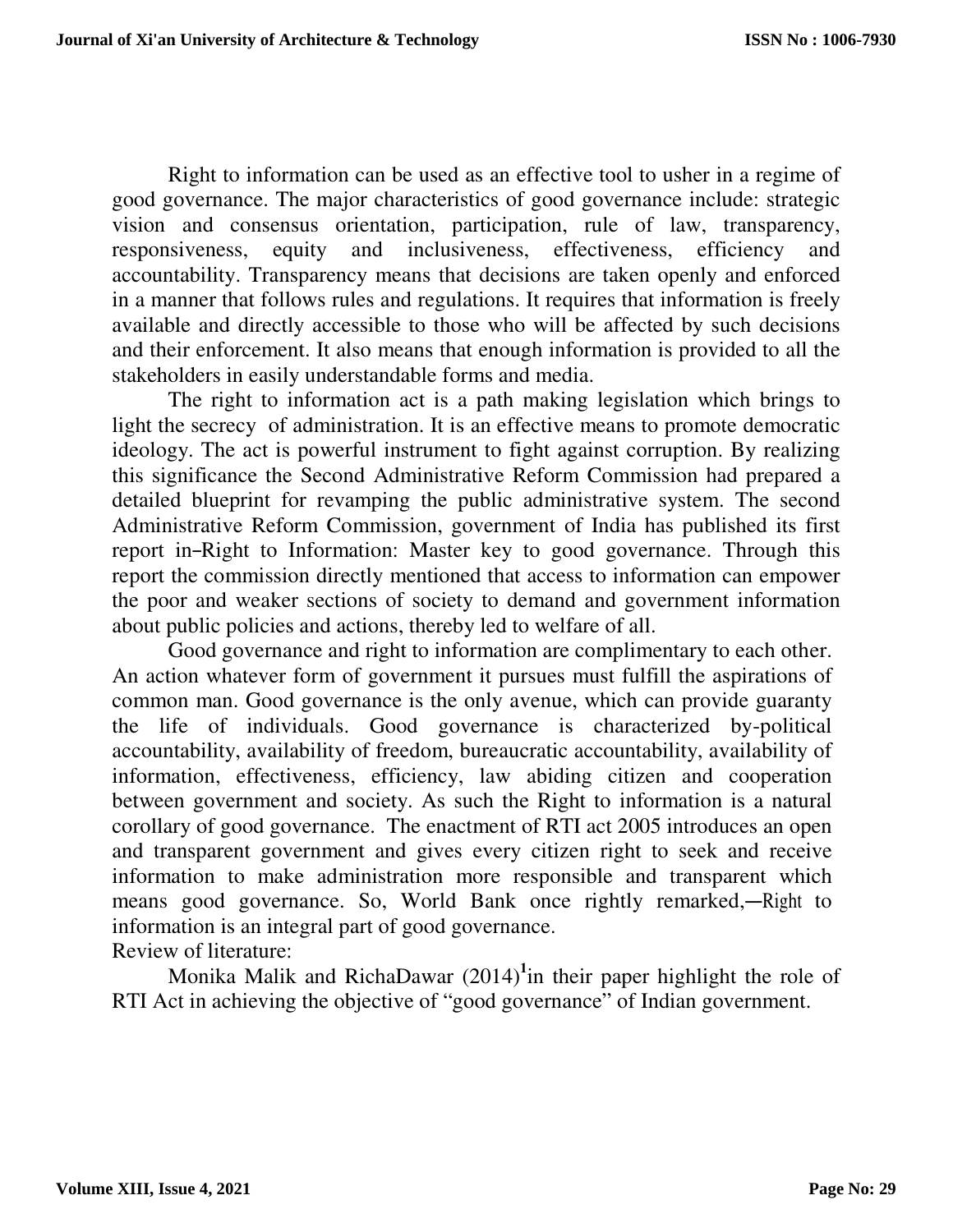As per the views of authors with the advent of the RTI Act, citizens have found a tool to bring in transparency and accountability at all levels of Governance. In particular, the RTI Act has a much higher impact on the quality of life of the poor and marginalised section of the society. The authors conclude that the power of the Act is still to be fully realized. The citizens, Government, media and Civil Society

Organizations need to do a lot to attain the intended objective of the Act and to address various issues and constraints in accessing the information under the Act.

Munish Kumar and Neha  $(2015)^2$  in his paper tries to highlight the role played by major stakeholders or entities to improve the RTI regime in the country and importance of RTI act to ensure good governance in India, along with some problems or challenges faced during the implementation of RTI act. The paper also tries to find out some suggestions which may be helpful in effectively implementing the RTI act.

Rouf Ahmad Bhat (2015)**<sup>3</sup>** in his paper tries to highlight the role of RTI in good governance and some recommendations for successful implementation of RTI act. The author discussed how RTI act has empowered the common people, promoted good governance, strengthened participatory democracy and reduces corruption. The author concludes that the governments, instead of waiting for the common people to seek the information, must voluntary make all the information available to the people. It will not only promote good governance but also increase the trust between government and the people it governs.

According toAtma Ram (2015)**<sup>4</sup>** the main objective of RTI is to establish good governance which encourages sensibility towards transparency, accountability, people participation and people willingness in place of privacy and Red Tapism. RTI Act defines the system to get information from government departments and binds the officers to provide demanded information.

Keshabananda Borah $(2013)^5$  in his paper tries to highlight the basic guidelines of RTI act, the relationship between Right to information act and good governance and the issues relating to RTI act. In concluding part, the paper provides some core recommendations for successful functioning of RTI act. Attempt has also been made to make a distinct comparison on RTI legislation between India and developed nations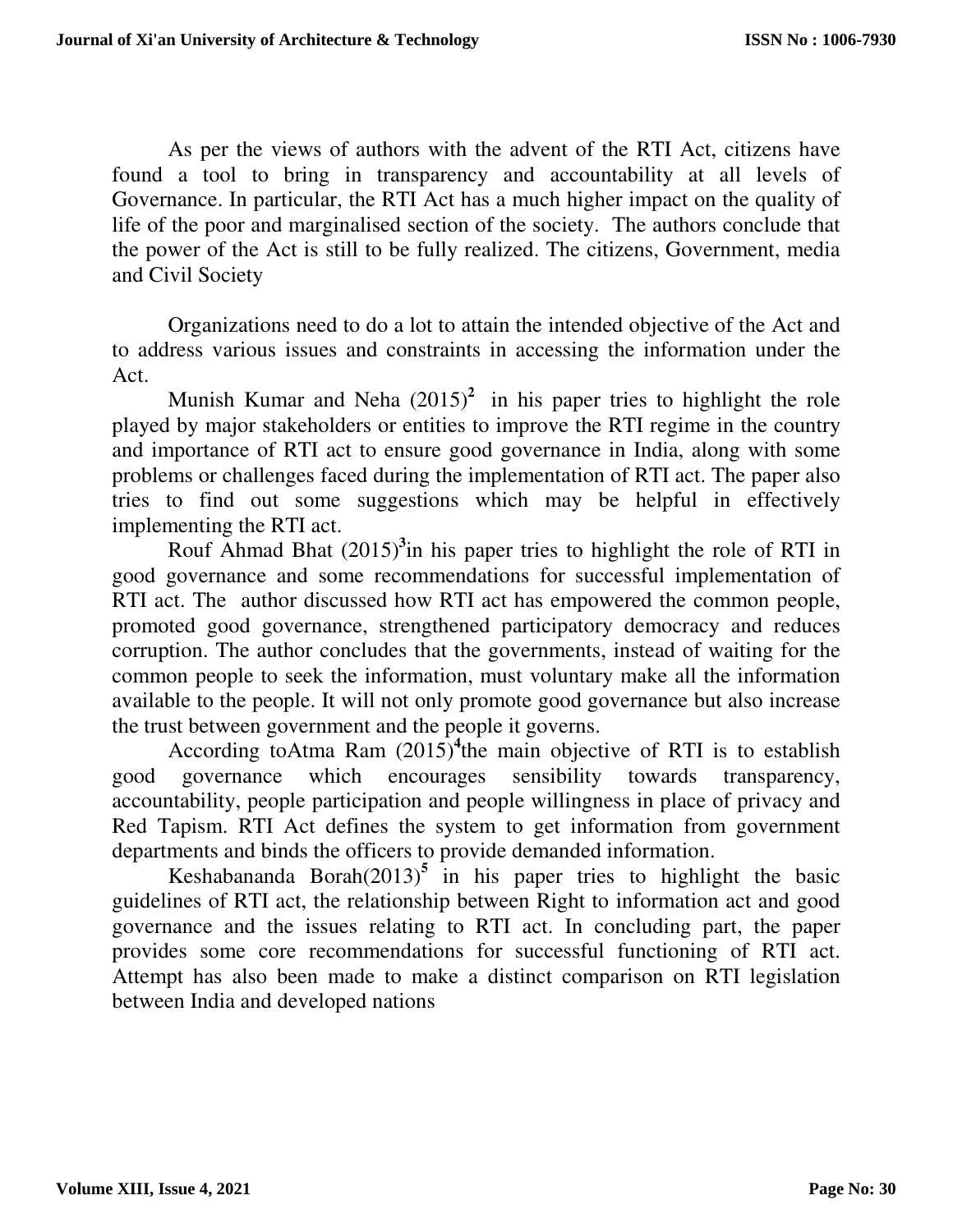# **OBJECTIVES OF STUDY:**

The objectives of the present study are to examine the perceptions of citizens on the different provisions and other content of Right to information Act 2005.

**RESEARCH METHODOLOGY**:Present study is based on primary data collected from sample size of 150 citizens in the Anantapur district on the RTI Act 2005. The data is collected through well structured questionnaire representing different provision of the Act. The statistical tools used are percentages. The period of study is 2017-18. The sample size of the study employees from the five sections of the Municipal corporation namely establishment section, public grievance section, planning section, works section and budget section.

# **DATA INTERPRETATION**

## **Agents of Awareness of RTI**

The citizens will come to know the Acts passed by Parliament or State Legislature through various means. Table 5.19 gives the details of agents of awareness of RTI Act as reported by sample information seekers.

| <b>Sl. No.</b> | <b>Awareness channels</b> | No. of<br><b>Respondents</b> | Percentage |
|----------------|---------------------------|------------------------------|------------|
|                | Through media             | 64                           | 42.67      |
| 2              | Through Govt. Officials   | 38                           | 25.33      |
|                | Through the Local         |                              |            |
|                | Leaders                   | 29                           | 19.33      |
|                | <b>Through Others</b>     | 19                           | 12.67      |
|                | <b>TOTAL</b>              | 150                          | 100.00     |

**Table 5.19 Agents of Awareness about RTI Act** 

Source: Field Data

 As per table 5.19 a preponderant majority i.e. 42.67 per cent of sample respondents came to know about Right to Information Act through electronic/print media. Around 25.33 per cent of sample respondents came to know about RTI Act by government officials. Through local leaders nearly 19.33 per cent of sample information seekers, came to know about RTI Act. Others like non-government officials, retired government employees, Panchayat Raj members etc are the agents of awareness, in case of 12.67 per cent of sample information seekers. The study makes it clear the media has decisive role in making the citizens to become aware of Right to Information Act in the study area.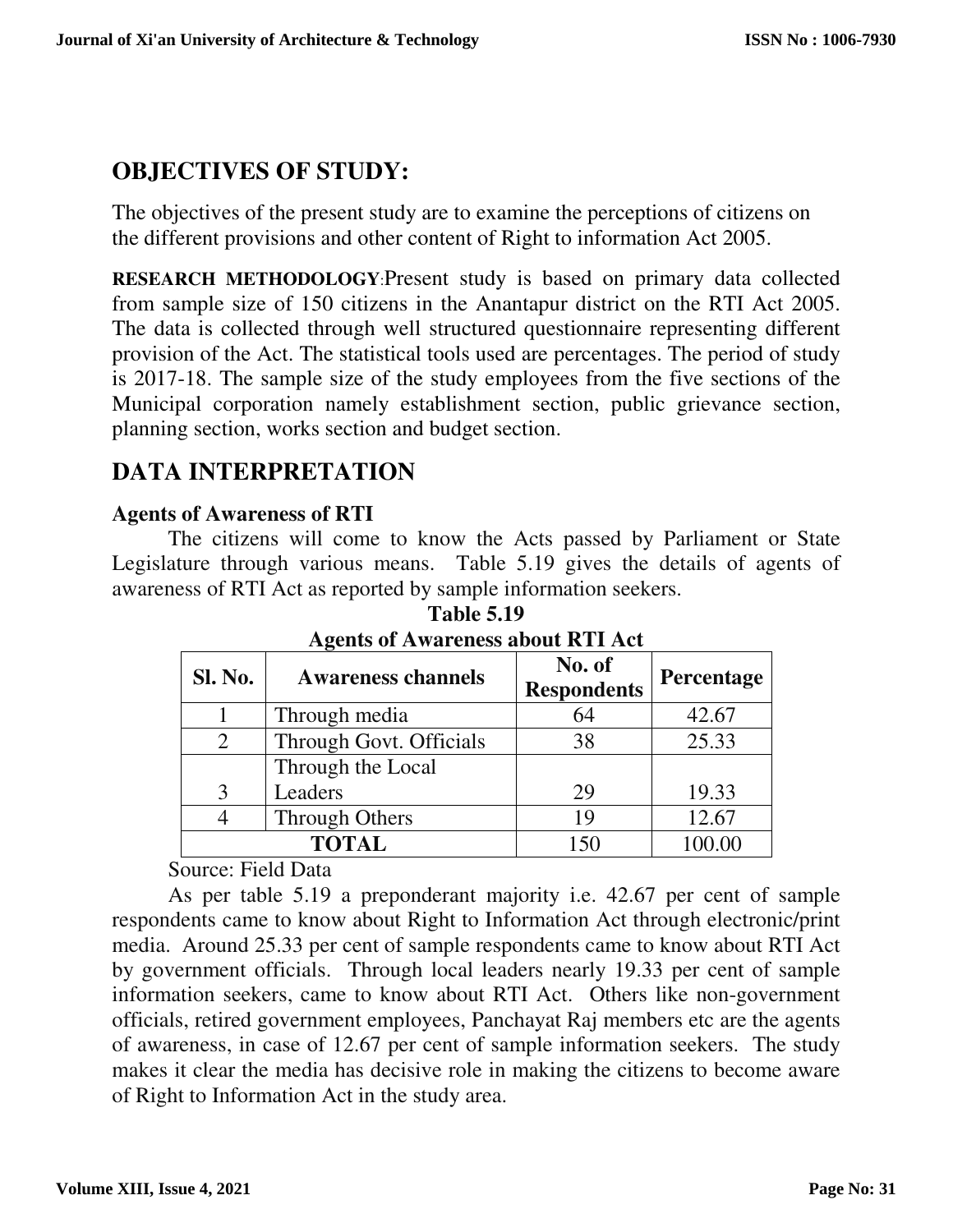## **Purpose of RTI Act**

The main purpose of the RTI Act as per the knowledge of sample respondent information seekers is presented in table 5.20.

| SI.<br>No. | <b>Purpose</b>                    | No. of<br><b>Respondents</b> | <b>Percentage</b> |
|------------|-----------------------------------|------------------------------|-------------------|
|            | Seek the information from Govt.   |                              |                   |
|            | <b>Offices</b>                    | 110                          | 73.33             |
|            | Seek the information from Private |                              |                   |
| 2          | offices                           | 27                           | 18.00             |
|            | Seek the information from private |                              |                   |
|            | individuals                       | 9                            | 6.00              |
|            | Seek the information from All     |                              | 2.67              |
|            | TOTAL.                            | 150                          |                   |

**Table 5.20 Main Purpose of RTI Act as per the Sample respondents** 

Source: Field Data

 It is clear from table 5.20 that a preponderant majority i.e. 73.33 per cent of sample information seekers stated that the main purpose of the RTI Act is to seek information from government offices. The Act, as per the opinion of 18.00 per cent of respondents is to seek information from private offices. The main purpose of the Act isto seek information from private individuals as reported by 6 per cent of respondents. The Act is intended to seek the information from all as per the knowledge of 2.67 per cent of sample information seekers. The study reveals that large number (110 out of 150) of sample respondents correctly recognized the main purpose behind the enactment of Right to Information Act.

#### **Awareness on the Provisions of RTI Act**

The right to Information Act contains several provisions. Among them on five important provisions, the knowledge of sample information seekers was sought during field survey. The same is presented in table 5.21.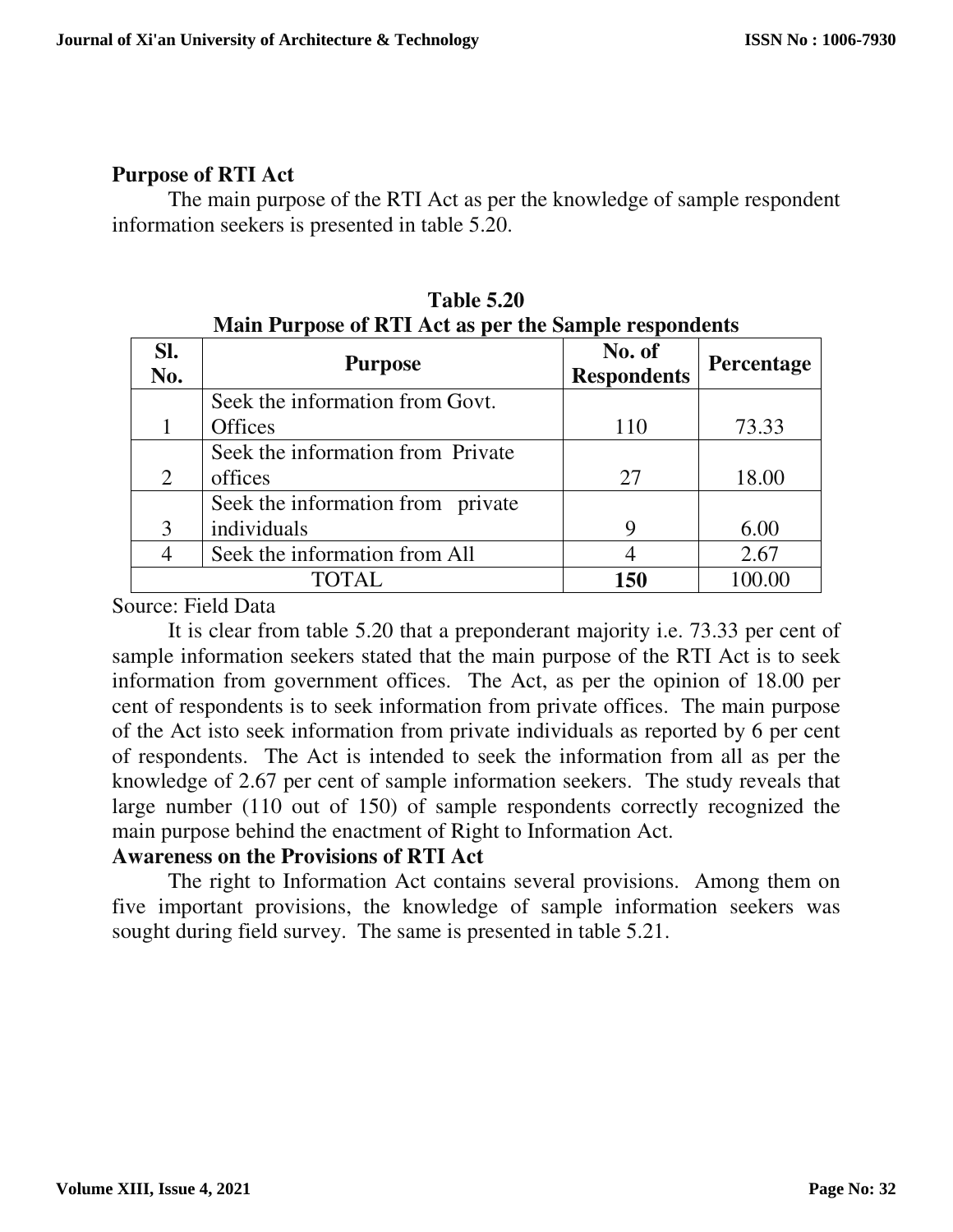|                |                                             |                              | (Multiple Responses) N=150 |
|----------------|---------------------------------------------|------------------------------|----------------------------|
| <b>Sl. No.</b> | <b>Responses</b>                            | No. of<br><b>Respondents</b> | Percentage                 |
|                | Time limits for disposing<br>information    | 55                           | 36.67                      |
| 2              | Information up to 20 Years                  | 27                           | 18.00                      |
| 3              | Proactive Disclosure of<br>Information      | 49                           | 32.67                      |
| $\overline{4}$ | Organisations exempted under<br>the RTI Act | 26                           | 17.33                      |
| 5              | Grounds for rejection of<br>Information     | 16                           | 10.67                      |

**Table-5.21 Awareness on the Important Provisions of RTI** 

Source: Field Data

 As per table 5.21 the awareness levels of sample respondents on important provisions of the Act seems to be very poor or poor. About 36.67 per cent of sample information seekers are aware of the time limits on disposing information by officials. The knowledge on the proactive disclosure of information in government offices is limited to 32.67 per cent sample information seekers. Nearly 17.33 per cent of sample information seekers are aware of the exempted organisation under the RTI Act. Providing information up to 20 years is known to 18 per cent of sample respondents. Only 10.67 per cent of sample respondents are aware of the grounds on which the Information officers may refuse to provide information.

#### **Knowledge on the Persons/ Agents of Seeking Information**

 The particulars of the respondent's knowledge on the Persons/institutions, who can seek information under the RTI Act is given in table 5.22.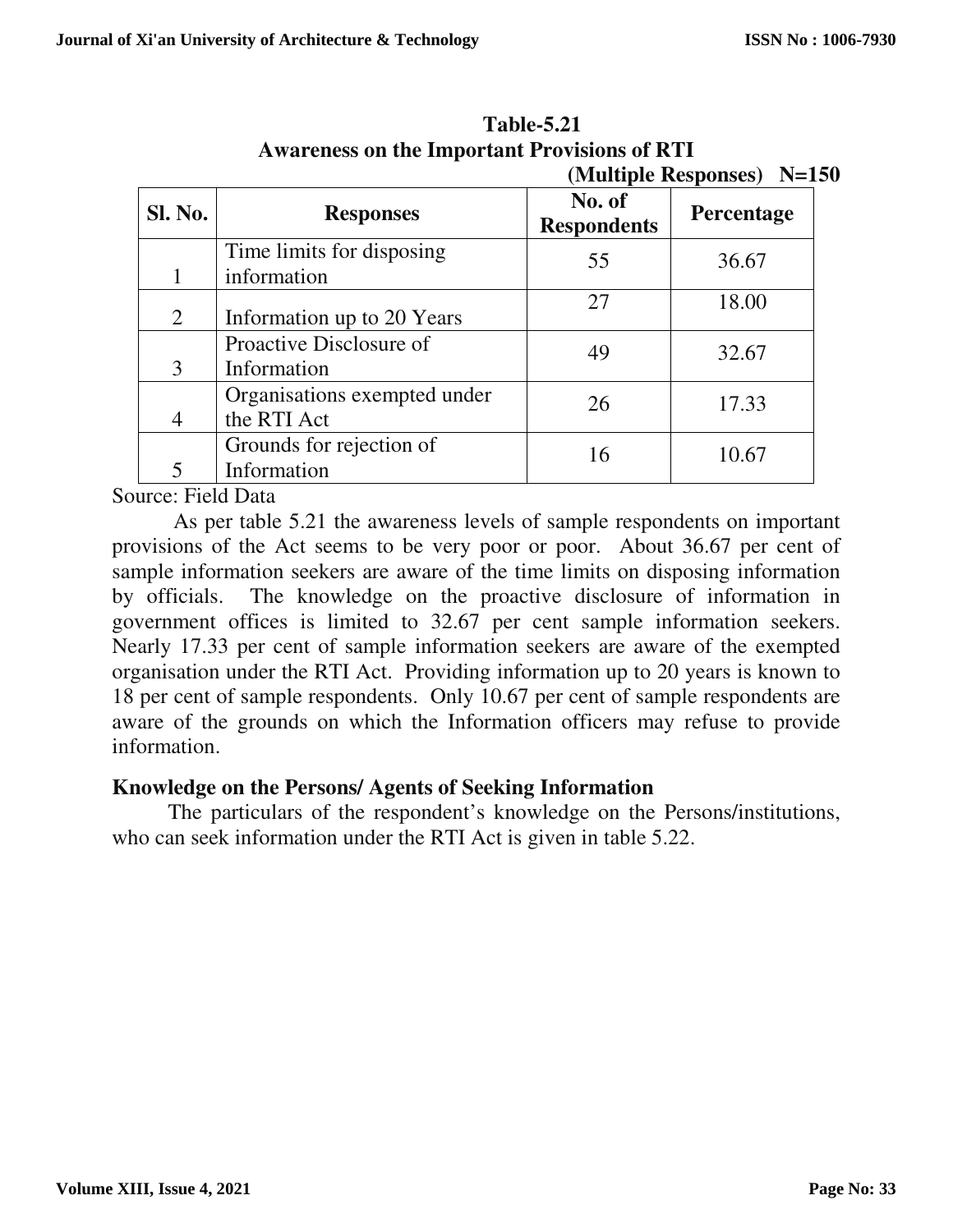#### **Table 5.22**

## **Respondents Knowledge on the persons who can seek information under the RTI Act**

|         |                                              | (Multiple Responses) N=150   |            |  |
|---------|----------------------------------------------|------------------------------|------------|--|
| Sl. No. | <b>Persons/Agents seeking</b><br>information | No. of<br><b>Respondents</b> | Percentage |  |
|         | Citizen                                      | 125                          | 83.33      |  |
| 2       | Group of persons                             |                              | 47.33      |  |
| 3       | Association/Society                          | 49                           | 32.67      |  |
|         | A registered company                         | 12                           | 8.00       |  |

### Source: Field Data

 Table 5.22 reveals that as many as 83.33 per cent of sample information seekers are aware that the citizens can seek the information under the RTI Act. A registered association or society can also seek information as per the knowledge of 32.67 per cent of sample information seekers. Group of persons can seek information as per the knowledge of 47.33 per cent sample respondents. A registered company can seek the information under the RTI Act as per the knowledge of 8 per cent of respondents.

#### **Awareness on the agents of Information Providers**

 The awareness of the sample respondents on the information providers in a particular office is presented in table 5.24.

#### **Table 5.24**

| <b>Sl. No.</b> | Name of the officer        | No. of<br><b>Respondents</b> | <b>Percentage</b> |
|----------------|----------------------------|------------------------------|-------------------|
|                | APIO                       |                              | 53.33             |
|                | PIO                        |                              | 37.33             |
|                | <b>Appellate Authority</b> |                              |                   |

4 Don't know 4 2.67

**TOTAL** 150 100.00

#### **Respondents Knowledge on the agents of Information Providers**

Source: Field Data

 Table 5.24 makes it clear that more than half of the respondents reported that Assistant Public Information Officer (APIO) provides the information. As per the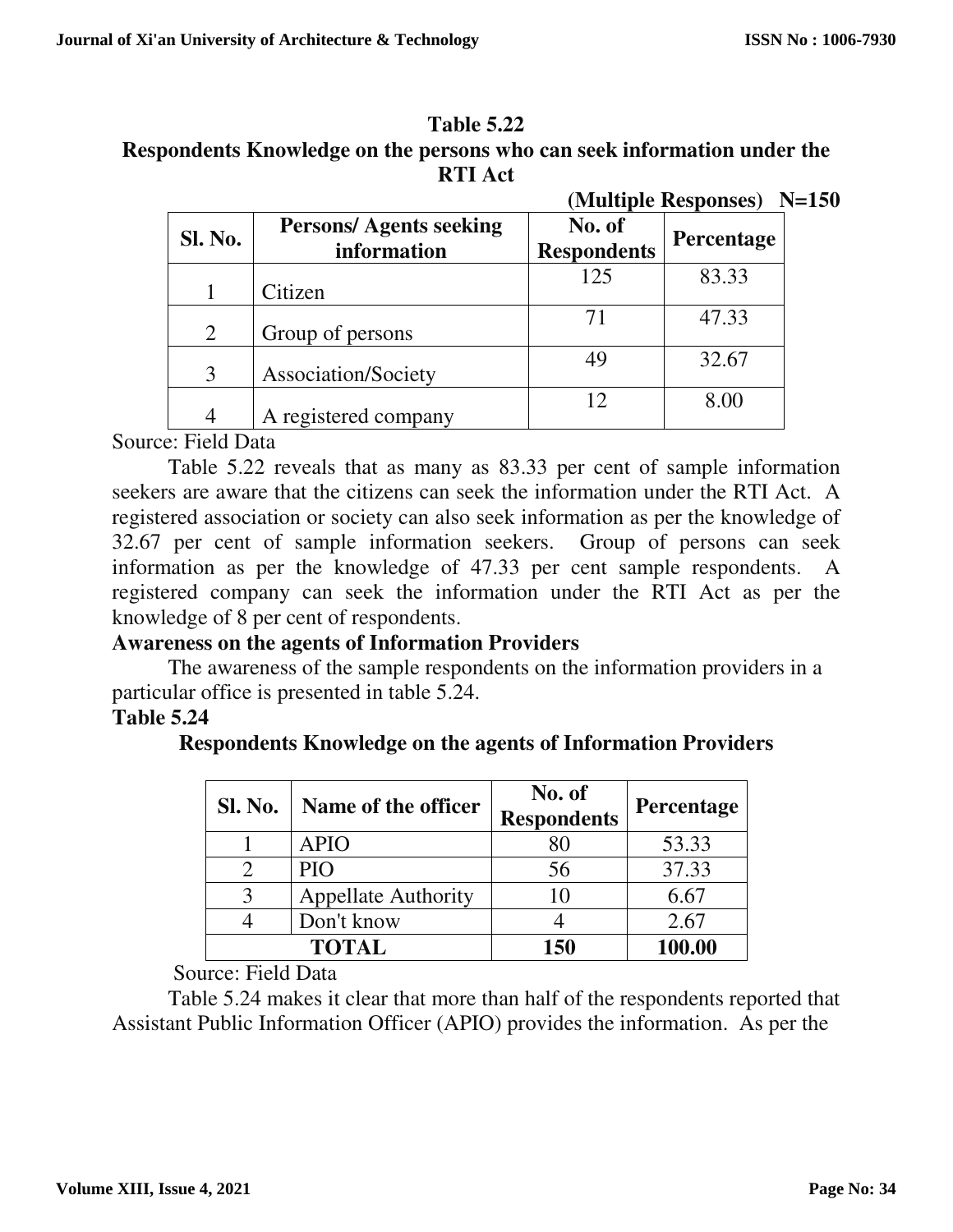knowledge of 37.33 per cent of sample information seekers, the Public Information Officer (PIO) provides the information. Nearly 6.67 per cent of sample declared that Appellate Authority provides the information. The remaining 2.67 per cent of sample not responded.

#### **Awareness on Fee and fee exemption**

 As per the RTI Act the information seekers have to pay certain amount to get the information. The awareness of sample respondents on the fee exemption for the persons Living Below Poverty Line (BPL), The knowledge of sample respondents on the fee structure is given in table 5.25.

**Table 5.25 Respondents Awareness on Fee Charges for disclosure of Information under the RTI Act** 

| uit iver all               |                  |                           |           |
|----------------------------|------------------|---------------------------|-----------|
|                            |                  | <b>No. of Respondents</b> |           |
|                            |                  | Fee                       |           |
| Sl. No.                    | <b>Responses</b> | <b>Fee charges</b>        | exemption |
|                            |                  | 90                        | 52        |
|                            | Yes              | (60.00)                   | (34.67)   |
|                            |                  | 60                        | 98        |
| $\mathcal{D}_{\cdot}$      | No               | (40.00)                   | (65.33)   |
| 150<br><b>TOTAL</b><br>150 |                  |                           |           |

It is evident from table 5.25 that nearly 60 per cent of sample respondents reported that they are aware of the fee charges for disclosure o information under the RTI Act. However,40 per cent of sample respondents are not aware of fee charges for the disclosure of information under the RTI Act. It is regrettable to note that nearly 65.33 per cent of sample respondents are not aware of the fee exemption to BPL citizens. Only 34.67 per cent are aware of the exemption to BPL citizens.

#### **Awareness on Application Fee**

The application of information seekers has to accompany with certain fees for obtaining information. In Andhra Pradesh the application fees ranges Rs.5 to Rs.10. In case information is sought from public authorities at village level there is no fees. Besides BPL citizens are also exempted from fees. Table 5.31 gives the details of fees amount paid by sample respondents along with their application.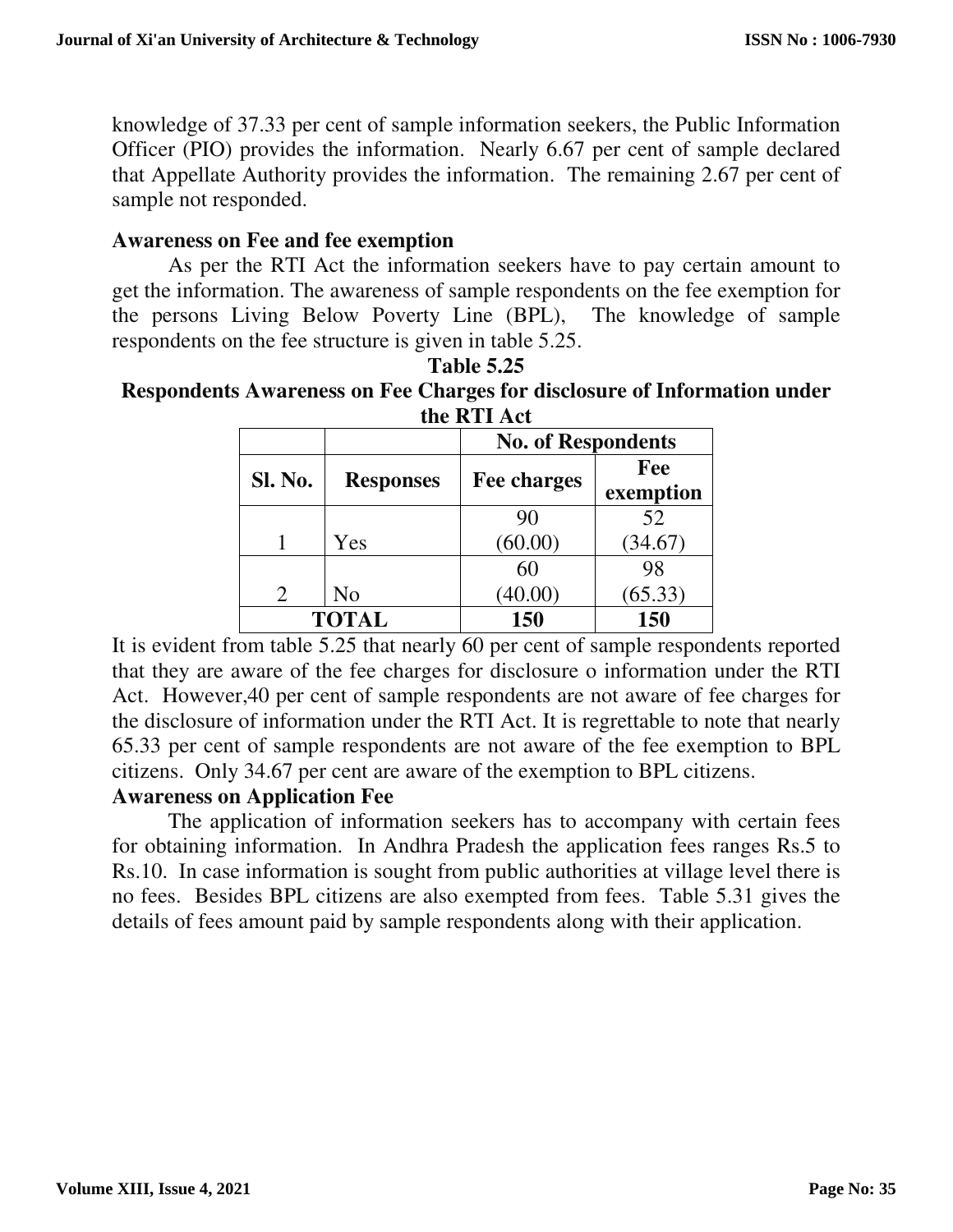|         |                | Application Fee Faid by Sample Respondents |                   |
|---------|----------------|--------------------------------------------|-------------------|
| Sl. No. | <b>Amount</b>  | No. of<br><b>Respondents</b>               | <b>Percentage</b> |
|         | <b>Rs.</b> 5   | 41                                         | 27.33             |
|         | Rs.10          | 73                                         | 48.67             |
|         | N <sub>i</sub> | 30                                         | 20.00             |
|         | Don't Know     |                                            | 4.00              |
|         | <b>TOTAL</b>   | 150                                        | 100.00            |

**Table 5.31 Application Fee Paid by Sample Respondents** 

Source: Field Data

 It is clear from table 5.31 that nearly 48.67 per cent of sample information seekers paid Rs. 10 towards application fee. About 27.33 per cent of sample respondents paid Rs. 5 towards application fee. No application fee is paid by 20 percent of sample respondents. About 4 per cent of sample information seekers denied to respond.

### **Purposes for Seeking Information**

 Generally every citizen seek information with a particular purposes. The purpose behind seeking information as per the sample respondents is given in table 5.33.

| <b>Sl. No.</b> | <b>Purpose</b>                     | No. of<br><b>Respondents</b> | <b>Percentage</b> |
|----------------|------------------------------------|------------------------------|-------------------|
|                | To Clarify the doubts of misuse of |                              |                   |
|                | funds                              | 85                           | 56.67             |
| 2              | To know the list of Beneficiaries  | 12                           | 8.00              |
| 3              | To ascertain Corruption charges    | 47                           | 31.33             |
|                | Other                              |                              | 4.00              |
|                | <b>TOTAL</b>                       | 150                          | 100.00            |

**Table - 5.33 Purposes for Seeking Information by Sample Respondents** 

Source: Field data

 It is evident from table 5.33 that as many as 56.67 per cent of sample information seekers sought information to clarify the doubts of misuse of funds. About 31.33 per cent of sample respondents sought information to ascertain corruption charges. Nearly 8 per cent of the beneficiaries sought the information to know the list of beneficiaries under a particular scheme or programme. About 4 per cent of sample respondents sought information for research purpose, to know the procedures, to confirm the nepotism of officials etc.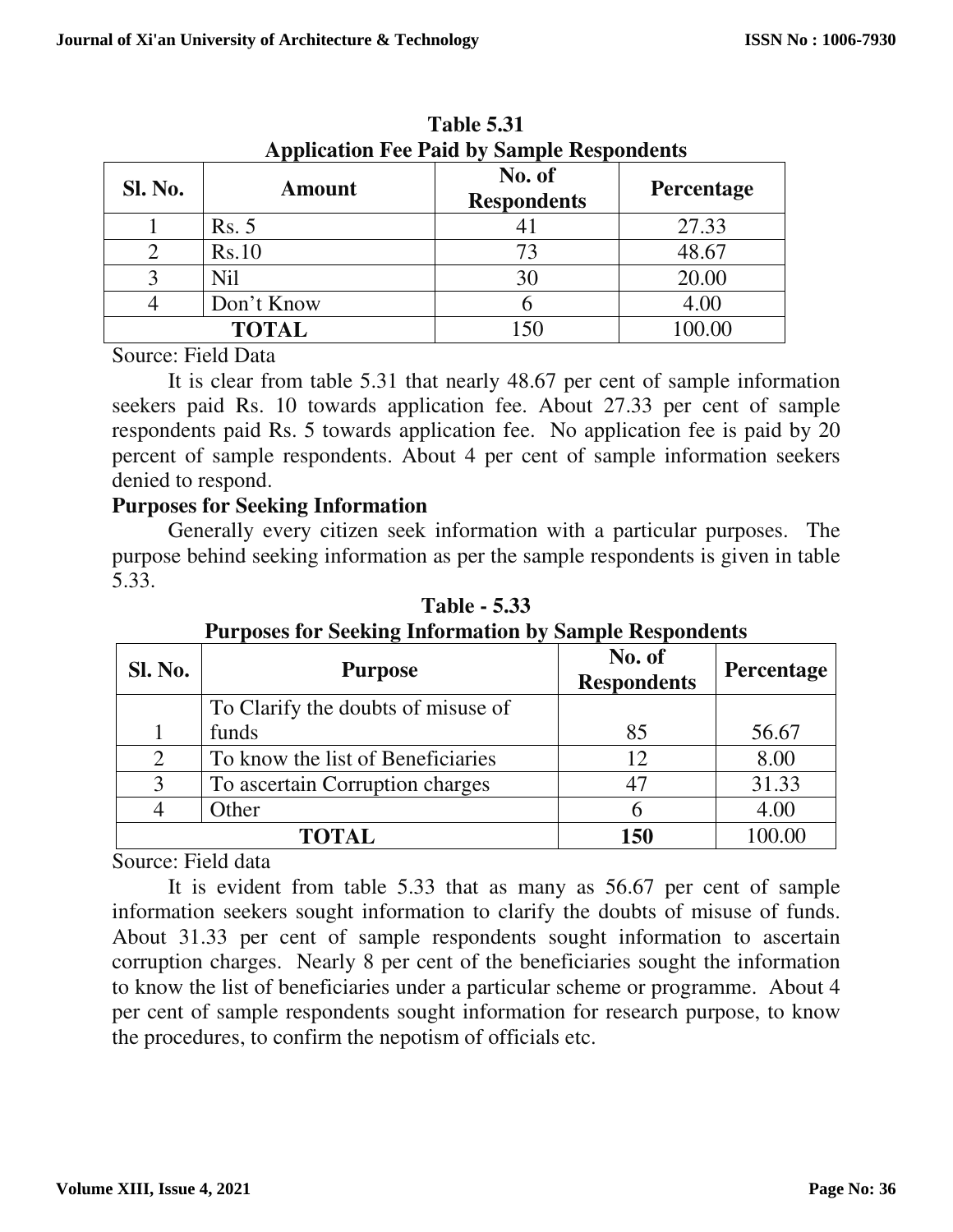#### **Details of Information Provided**

The information authorities have to provide the information within stipulated times. Moreover, they have to provide complete and correct information. As such the sample respondents were asked "whether the information provided within time limit and comprehensive?" The responses to this question were registered and presented in table 5.34.

| Respondents' Responses on the Details of Information provided by PIO |                                |                    |                    |
|----------------------------------------------------------------------|--------------------------------|--------------------|--------------------|
| <b>Sl. No.</b>                                                       | <b>Responses</b>               | No. of             | <b>Percentages</b> |
|                                                                      |                                | <b>Respondents</b> |                    |
| 1                                                                    | Complete Information           | 130                | 86.67              |
| $\overline{2}$                                                       | Incomplete Information         | 20                 | 13.33              |
|                                                                      | <b>Total</b>                   | <b>150</b>         | 100.00             |
| 1                                                                    | <b>Within Time Limit</b>       | 127                | 84.67              |
| $\overline{2}$                                                       | Not within Time Limit          | 23                 | 15.33              |
|                                                                      | <b>Total</b>                   | 150                | 100.00             |
| 1                                                                    | PIO/APIO certified Information | 146                | 97.33              |
| $\overline{2}$                                                       | PIO/APIO not certified         |                    |                    |
|                                                                      | Information                    | $\overline{4}$     | 2.67               |
|                                                                      | <b>Total</b>                   | 150                | 100.00             |

**Table 5.34 Respondents' Responses on the Details of Information provided by PIOs** 

Source: Field data

 The data in table 5.34 shows that the Public Information Authorities provided complete information to 86.67 per cent of sample respondents and the remaining 13.33 per cent received only partial information. About 84.67 per cent of sample respondents received information within time limit. Nearly 15.33 per cent not received information within time limit. The information given by public authorities is certified by concerned PIO/APIO as per the responses of 97.33 per cent sample information seekers. In case of 2.67 per cent respondents, information is not certified.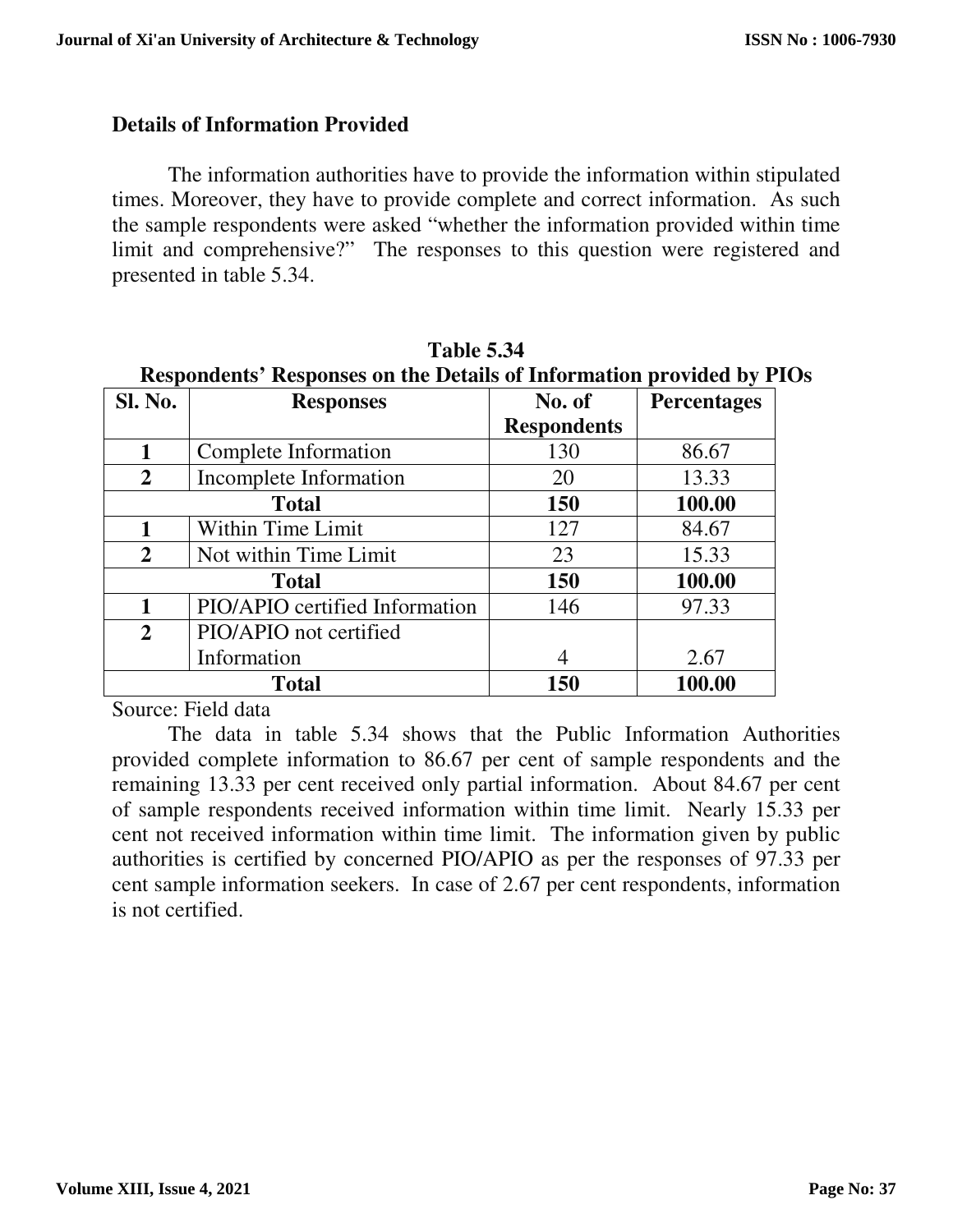## **Free of Cost Information**

 As per the Act, the failure to provide information within the specified period is a deemed refusal. If the information is provides after the specified period, it shall be given free. As such the sample respondents who reported that they can't get information within time limit were further asked, "whether you got information free of cost after time limit". The responses to this question are registered and presented in table 5.35.

|         | Tumbu of Respondence obtained miorination at FTee of Cost |                              |                    |  |  |
|---------|-----------------------------------------------------------|------------------------------|--------------------|--|--|
| Sl. No. | <b>Responses</b>                                          | No. of<br><b>Respondents</b> | <b>Percentages</b> |  |  |
|         | Yes                                                       | 44                           | 96.00              |  |  |
|         | Nο                                                        |                              | 4.00               |  |  |
|         | <b>Total</b>                                              |                              | 0000               |  |  |

| <b>Table 5.35</b>                                          |
|------------------------------------------------------------|
| Number of Respondents obtained Information at Free of Cost |

Source: Field data

 As per table 5.35 a preponderant majority i.e.96 per cent of sample information seekers got information free of cost after the completion of time limit. Whereas, the remaining 4 per cent of sample information seekers reported that they did not got information at free of cost. When enquired about the reason, the respondents stated that they are not aware of this provision of the Act.

## **Complaining to Information Commission**

 As per the RTI Act, the applicant was directly make a complaint to the State Information Commission if the authorities has not provided the information in time and if the authorities give false or incomplete information. Moreover, the applicants can complain in case if the concerned authorities refuses to accept application or ask unreasonable fee. Keeping in view of this, the respondents were asked "whether you made any complaints to State Information Commission under the circumstances"? The responses to this questionnaire registered and presented in table 5.36.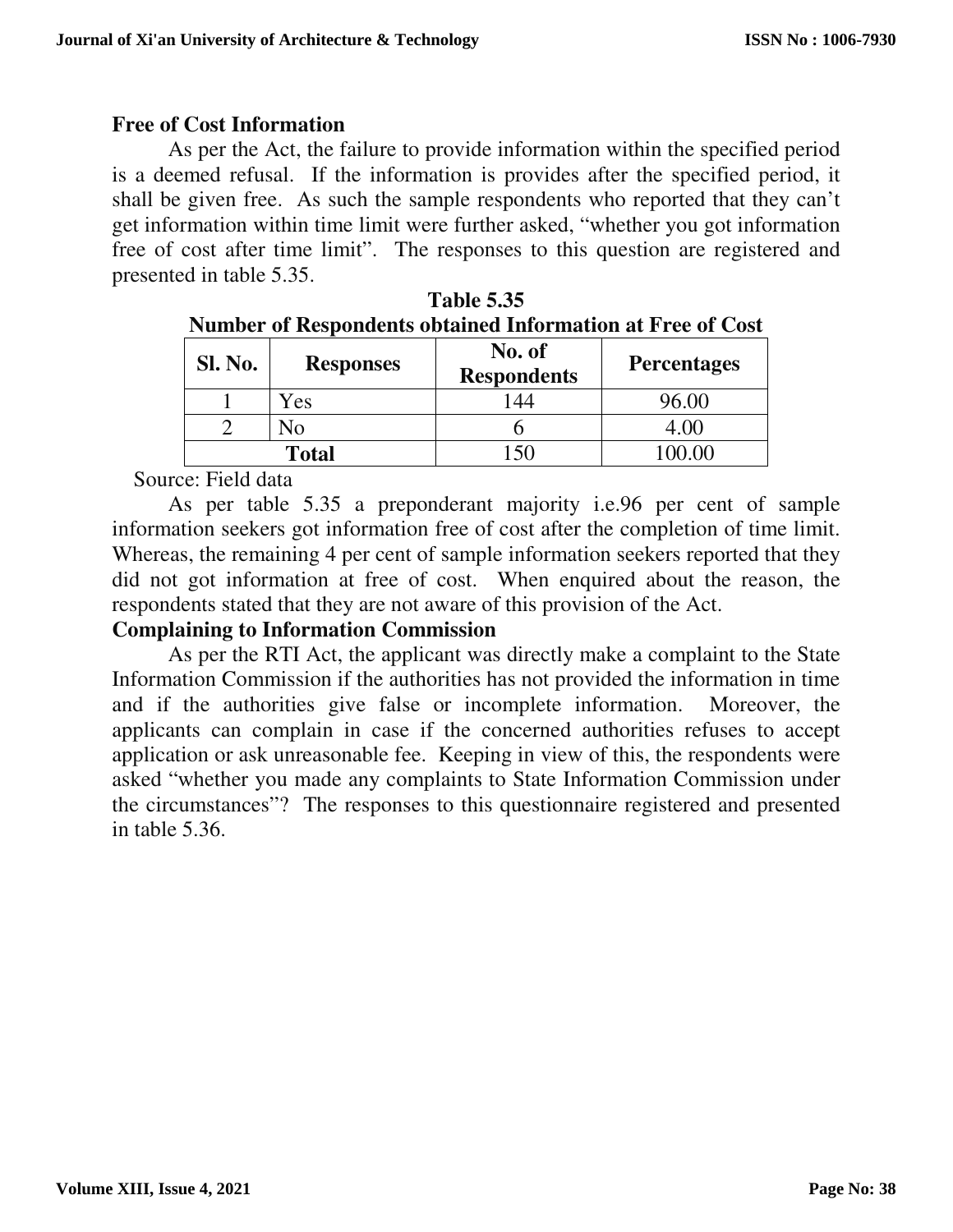| <b>Commission</b> |                  |                              |                    |
|-------------------|------------------|------------------------------|--------------------|
| <b>Sl. No.</b>    | <b>Responses</b> | No. of<br><b>Respondents</b> | <b>Percentages</b> |
|                   | Complained       | 16                           | 10.67              |
| $\overline{2}$    | Not Complained   | 74                           | 49.33              |
|                   | No idea on the   |                              |                    |
|                   | Provision        | 60                           | 40.00              |
| <b>Total</b>      |                  | 150                          | 100.00             |

**Table 5.36 Number of Sample Respondents complained to State Information** 

## **Source**: Field data

 It is evident from table 5.36 that only 10.67 per cent made complaints to State Information Commission for one reason or other reason. Around 49.33 per cent of sample information seekers not made any complaints to information commission. It is pertinent to not that as many as 40per cent of sample information seekers have no knowledge about the complaining to Information Commission.

### **Number of Years Information Sought**

 The Right to Information Act declared that the authorities have to provide information relates to a period prior to the date of application. As such the respondents were asked "How many years of information you sought from concerned Department". The responses to this query were presented in a tale format in table 5.37.

| <b>Sl. No.</b> | Years           | No. of<br><b>Respondents</b> | <b>Percentages</b> |
|----------------|-----------------|------------------------------|--------------------|
|                | Below 5 years   | 83                           | 55.33              |
| 2              | 6 to 10 years   | 32                           | 21.33              |
| 3              | 10 to 15 years  | 20                           | 13.33              |
| 4              | and<br>16 years |                              |                    |
|                | more            | 15                           | 10.00              |
| <b>Total</b>   |                 | 150                          | 100.00             |

**Table 5.37 Number of Years Information Sought by Sample Respondents** 

Source: Field data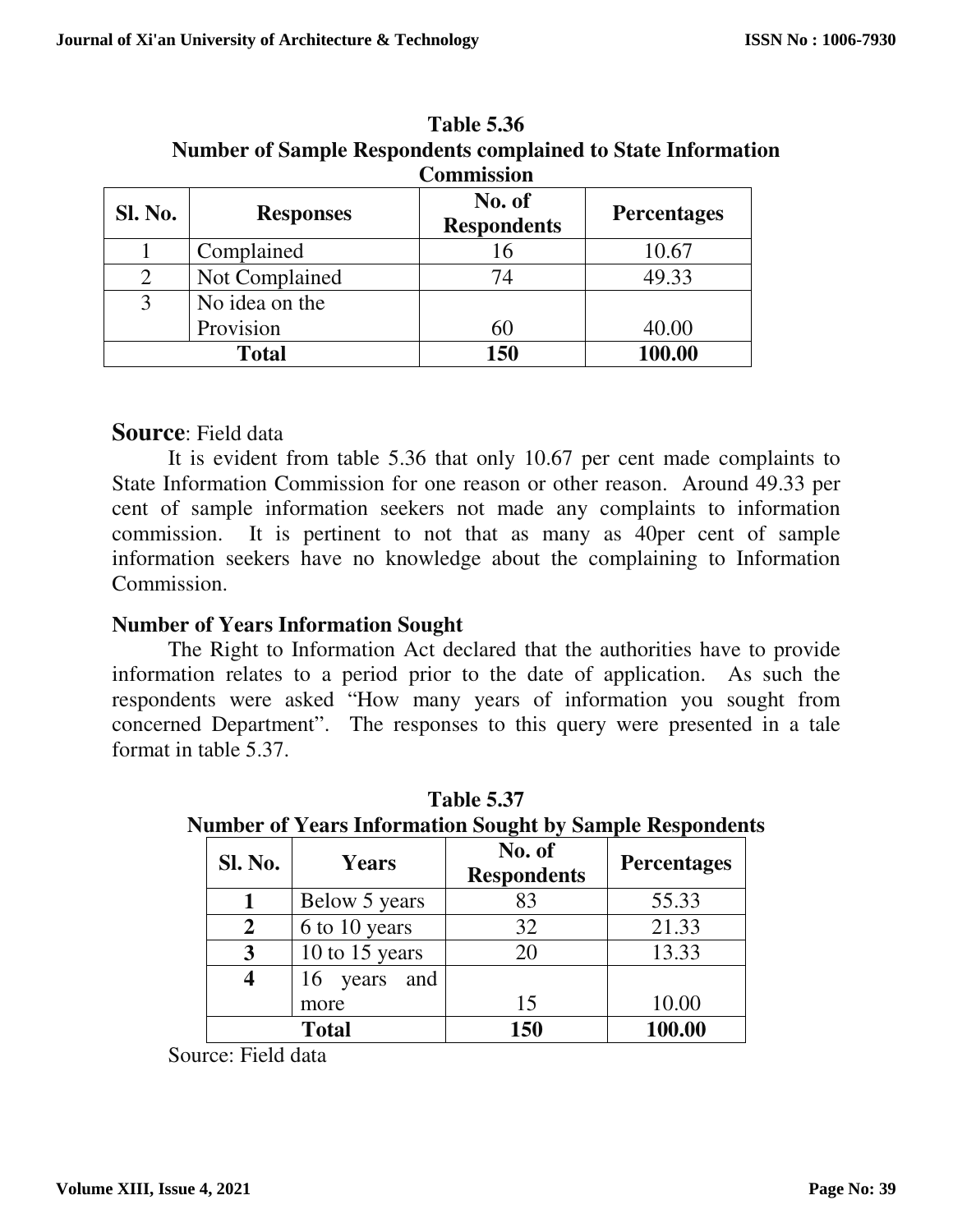Table 5.37 reveals that large number of sample information seekers sought information relating to less than 5 years. About 55.33 per cent of sample respondents sought the information of less than 5 years. The information sought by 21.33 per cent of sample respondents extends to 6 to10 years from the date of application. Nearly 13.33 per cent of sample respondents demanded the information relating to last 10 to 15 years. The remaining 10 per cent asked 16 and above years of information.

**Verification of Records and Reports:** The RTI Act allows the citizen to verify the records and reports with certain limitations. Table 5.38 gives the details of number of sample respondents verified records and reports in respective government offices.

| $\alpha$ and $\alpha$ bannon. Appointments $\alpha$ value and $\alpha$ and $\alpha$ and $\alpha$ |                  |                           |                    |  |
|--------------------------------------------------------------------------------------------------|------------------|---------------------------|--------------------|--|
| <b>Sl. No.</b>                                                                                   | <b>Responses</b> | <b>No. of Respondents</b> | <b>Percentages</b> |  |
|                                                                                                  | Yes              | ٢q                        | 39.33              |  |
|                                                                                                  | No               |                           | 60.67              |  |
| Total                                                                                            |                  | 150                       | 100.00             |  |

**Table – 5.38 Number of Sample Respondents Verified Records and Reports** 

Source: Field data

It is evident from table 5.38 that the number of respondents verified records and reports or parts thereof, is limited. Nearly 39.33 per cent of sample respondent information seekers verified records and reports. A preponderant majority i.e., 60.67 per cent sample information seekers not verified any records or reports.

## **FINDINGS**

- 1. The study makes it clear that nearly 42.20 per cent of sample respondents came to know about Right to Information Act through electronic/print media. Around 25.43 per cent of sample respondents came to know about RTI Act by government officials. Through local leaders nearly 19.65 per cent of sample information seekers, came to know about RTI Act.
- 2. As per the study a preponderant majority i.e. 73.33 per cent of sample information seekers stated that the main purpose of the RTI Act is to seek information from government offices.
- 3. The study reveals poor knowledge of sample on the various provisions of RTI Act. About 35.67 per cent of sample information seekers are aware of the time limits on disposing information by officials. The knowledge on the proactive disclosure of information in government offices is limited to 32.67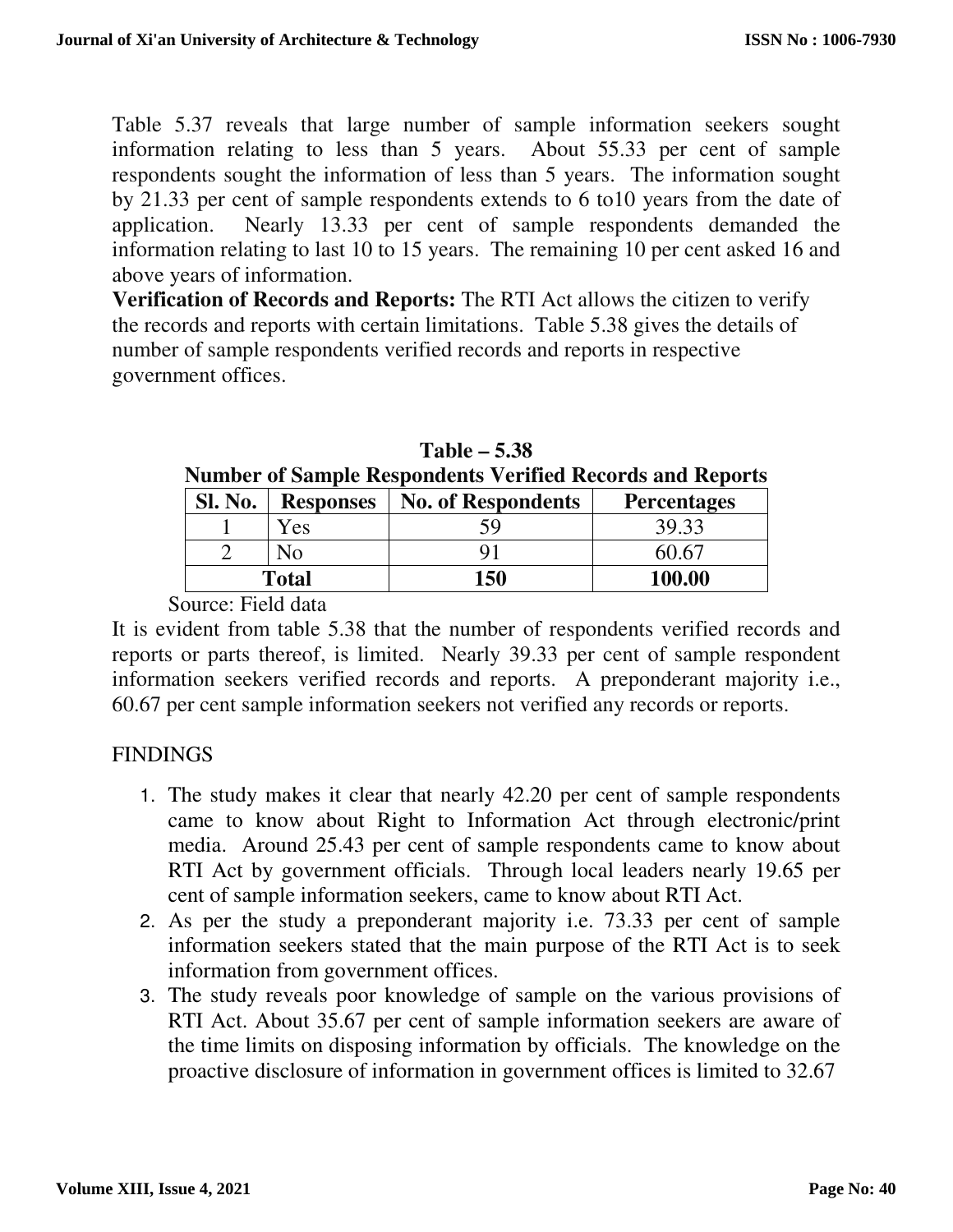- 4 per cent sample information seekers. Nearly 17 per cent of sample information seekers are aware of the exempted organisation under the RTI Act. Providing information up to 20 years is known to 16.33 per cent of sample respondents. Only 9.33 per cent of sample respondents are aware of the grounds on which the Information officers may refuse to provide information.
- 5 It is clear from the study that as many as 82 per cent of sample information seekers are aware that the citizens can seek the information under the RTI Act.
- 6 The sample information seekers also poor with regard to the exact year of the enactment of RTI Act. . As per the knowledge e of 58.96 per cent of sample information seekers the RTI Act was enacted in 2006. Nearly 10.98 per cent of sample information seekers reported that the RTI Act come into existence in 2007.
- 7 It is clear from the study that more than half of the respondents reported that Assistant Public Information Officer (APIO) provides the information. As per the knowledge of 37.33 per cent of sample information seekers, the Public Information Officer (PIO) provides the information. Nearly 6.33 per cent of sample declared that Appellate Authority provides the information.
- 8 As per the study nearly 61 per cent of sample respondents reported that they are aware of the fee charges for disclosure o information under the RTI Act. However, it is regrettable to note that nearly 65.33 per cent of sample respondents are not aware of the fee exemption to BPL citizens.
- 9 The study reveals that good number (57.67 per cent) of sample information seekers sought information to clarify the doubts of misuse of funds. About 31.67 per cent of sample respondents sought information to ascertain corruption charges. Nearly 7 per cent of the beneficiaries sought the information to know the list of beneficiaries under a particular scheme or programme. About 3.66 per cent of sample respondents sought information for research purpose, to know the procedures, to confirm the nepotism of officials etc.
- 10 As per the study nearly 39.67 per cent of sample respondent information seekers verified records and reports. A preponderant majority i.e., 60.3 per cent sample information seekers not verified any records or reports.
- 11 The study reveals that the attitude of officials towards information seekers is not affable as reported by 62.33 per cent of the sample.
- 12 It is evident from the study that as many as 93 per cent of sample respondents opined that the Right to Information Act is useful to contain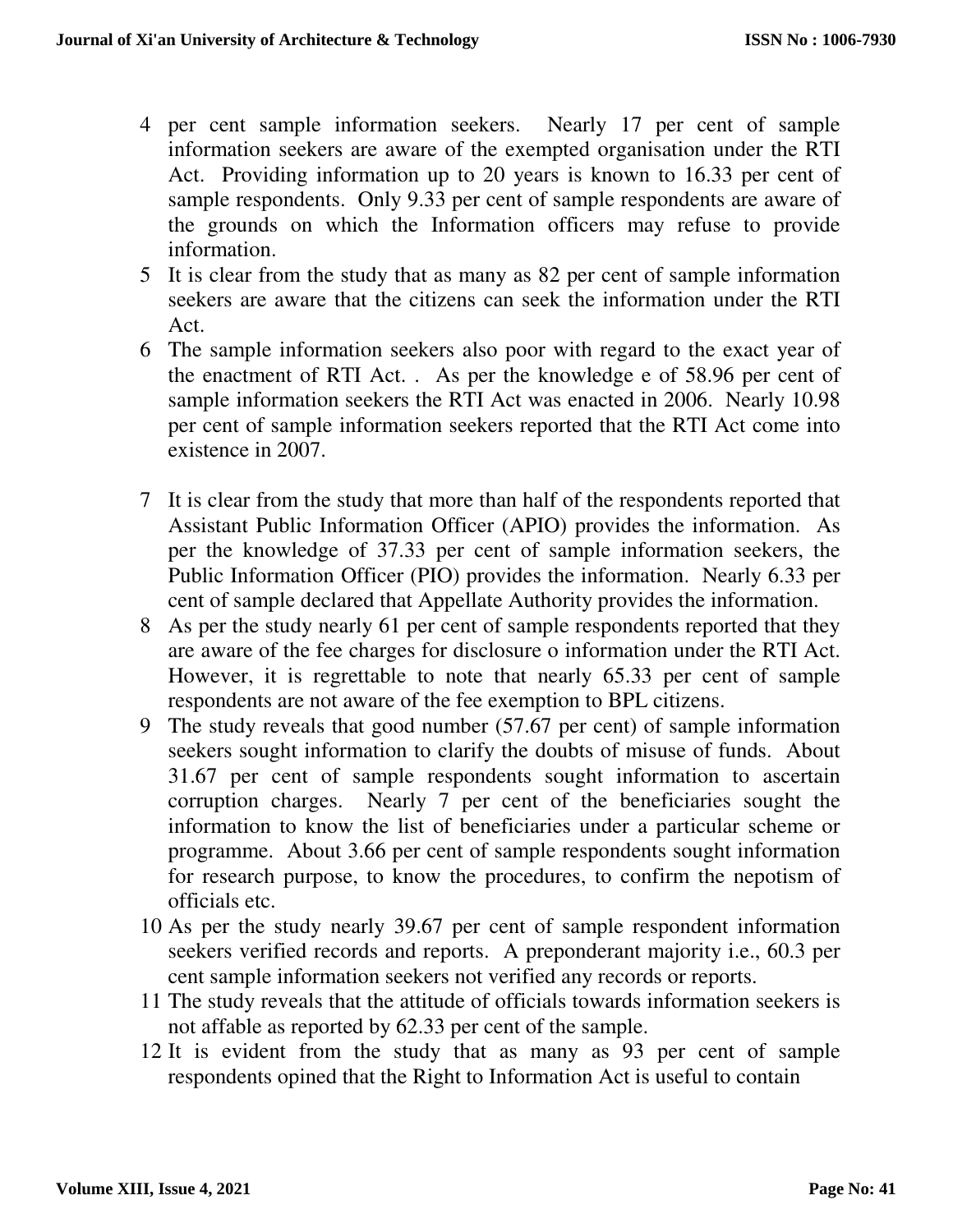13corruption. The RTI Act is essential to facilitate proper functioning of democracy as reported by 73 per cent of sample respondent information seekers. Nearly 67.67 per cent mentioned that the RTI Act is useful to hold government accountable to the governed.

13 It can be found from the study that majority (52 per cent) of sample respondents rated the Right to Information Act as good. While 12.33 per cent rated the Act as very good. Average scorings were given by 24 per cent of sample respondent information seekers. On the other hand 11.67 per cent of sample respondents are unable to give any ratings to RTI Act.

Suggestions:

 A massive awareness campaign is necessary to educate the citizens about the RTI Act and encourage citizen involvement. The awareness program must especially target the vulnerable categories of citizens such as: (i) women; (ii) farmers and rural families; and (iii) middle and working class, for whom most

of the social benefit schemes of the Government are targeted. For this purpose, RTI awareness and education needs to be aggressively pursued using the appropriate medium of communication. Also adequate budget needs to be allocated by the appropriate Governments for this initiative.

- A conducive and facilitative environment at Government offices is a necessary condition to ensure that the citizens are able to apply and receive information in a convenient manner.
- About 54.33 per cent of sample suggested for the establishment of department wise RTI monitoring committees.
- A comprehensive information management system (IMS) should be developed by each public authority for storage and retrieval of data and information that may be shared with anyone who seeks to inspect and use the information for development purposes. Not only the institutional capacity but also the individuals associated with various public activities should also be trained and equipped with facilities to cope with the demand for sharing of information.
- In order to properly manage the demand for information, a concerted effort would be needed to create mass awareness among the people to promote information literacy. A multimedia approach should be adopted to educate and train people as to how to decide and select what information should be sought for and that from where and how? Besides, they should be educated as to how to make best use of information for effective participation in